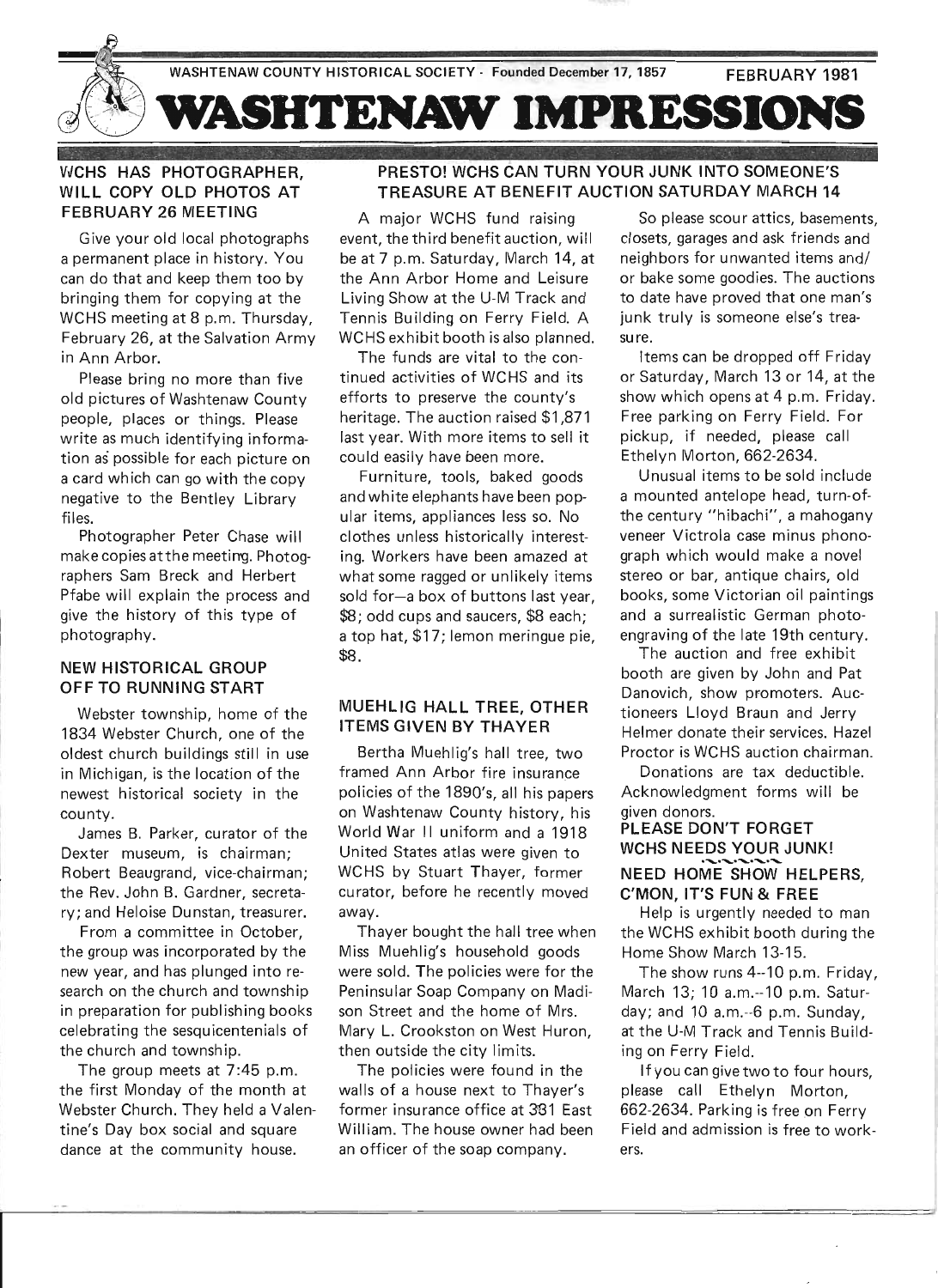# KELLOGG'S, FORD AND DR. CHASE **Michigan's Big Three Of Food**

"A hundred years ago this morning a housewife in Detroit was serving her husband the following breakfast-cold tenderloin fried, fried apples, baked potatoes, waffles, veal cutlets breaded, poached egg on toast and chocolate or coffee.

"Then for dinner the next Sunday, this is what she might have put on the table: raw oysters, chicken and cream soup, roast turkey, cranberry sauce, baked sweet potatoes, celery salad, baked tomatoes, pickled tongue, hot slaw, mince pie, nuts and raisins, cream and cake, and Vienna coffee.

"Anybody that tells you we eat better today, this gives you something t6 think about," Janice Longone, founder of the Ann Arbor Wine and Food Library, said in her talk on Michigan cookbooks at the January WCHS meeting.

The above menus were from The Household of the Detroit Free Press, published in 1881. "Besides recipes it tells what utensils you should have, how to write letters, etiquette and all other things needed for running a farm and household.

"Some of the utensils necessary in the household of a small family, just in the tinware section, were besides the bowls and pans, dish pans, bread pans, jellycake pans, two long pie pans, coffee pot, tea steeper, colander, steamer, horseradish grater, nutmeg grater, a small sieve, a hair sieve for straining jellies, an egg beater, a cake turner, cake cutter, apple corer, potato cutter, one dozen muffin ring, a soap shaker and so on.

"Twenty years later in Ann Arbor, Miss Lou ise Waples was making mock turtle soup using a boiled veal shank, also a very wonderful sponge dumpling which could be used as a dessert with hard sauce but also could be used as a savory in soup. The same year Mrs. James Angell was making "harmony croquettes" and Mrs. Ed Eberbach, German dry noodles.

"In the late 1920's, the very soph isticated housewives on Grosse lie were serving as appetizers anchovy toast, olives with caviar, roquefort appetizers and oyster cocktail.

"If you think the interest in vegetarian food is recent, I can tell you that in 1956 in Benton Harbor, a vegetarian cookbook was published with at least four recipes each for parsnips and salsify.

"Michigan ethnic make-up is reflected in 1931 and 1947 Detroit cookbooks listing Armenian, Bulgarian, Croatian, English, Finnish, Greek, Hungarian, Italian, Pole, Rumanian, Russian, Danish, Norwegian, Swedish, Syrian and Lebanese recipes."

Mrs. Longone at first thought it wouldn't take long to prepare a talk on Michigan cookbooks but "I could hardly believe what there is to offer, and Michigan was very late to the field-50 to 75 years later than Ohio."

She went through the four major cookbook bibliographies and her own bookshop, then talked to the state library. "1 feel I've only tapped Michigan cookbooks."

The bibliographies are American Cookery Books, 1742-1860, Lincoln-Lowenstein edition; Culinary Americana by the Brown family; Gastronomic Bibliography, Katherine Bitting; and America's Charitable Cooks, 1860-1914, Margaret Cook.

"It turns out that all the books are inaccurate. For example, Lowenstein does not list the Dr. Chase book published in 1858."

Not all the Michigan charitable cookbooks are known and more will be lost, she fears. She asked anyone who knows of Michigan charity cookbooks before 1920 to jot down the name, the organization, the date and number of pages and send it to her so it can be recorded in a Michigan cookbook bibliography. Her address is 1207

West Madison, Ann Arbor, MI 48103, telephone 663-4894.

The first cookbook published in the United States was an English one in 1742. In 1796 Amelia Simmons was the first American to publish one but it was a take-off on the English. Finally, in 1824, Mary Randolph wrote The Virginia Housewife which is considered the first truly American cookbook because she used corn and produce of the south and had Indian recipes.

A number of English and American cookbooks were published from then until the Civil War when the charity cookbooks began as fund raisers for hospitals in both north and south.

Then the industrial revolution affected cookbooks. As we began to get stoves, refrigerators and all sorts of electrical equipment, books were published to tell you how to use them.

You also get books telling you how to use local produce from the Michigan Bean Association, the Michigan Cherry Growers Association, and so on-asparagus, blueberries, raspberries, beef, etc. and Extension Service books.

Michigan had some well-known foodwriters who wrote memoirs about growing up in Michigan. Herman Smith, a writer for This Week magazine was one, Della Lutes who wrote The Country Kitchen, another. She grew up in the 1870's and 1880's between Adrian and Jackson. In the 1940's, Sidney and Lucy Corbett wrote about food and life on Grosse lie. He had been a Ford executive who became paralyzed. Their Detroit Free Press articles were made into books-"Potshots from a Grosse lie Kitchen", "More Potshots" and "Long Windows".

"Here are Congressmen Gerald Ford and Charles Chamberlain and Senator Bob Griffin campaign cookbooks. They are likely put out by the national parties to raise funds.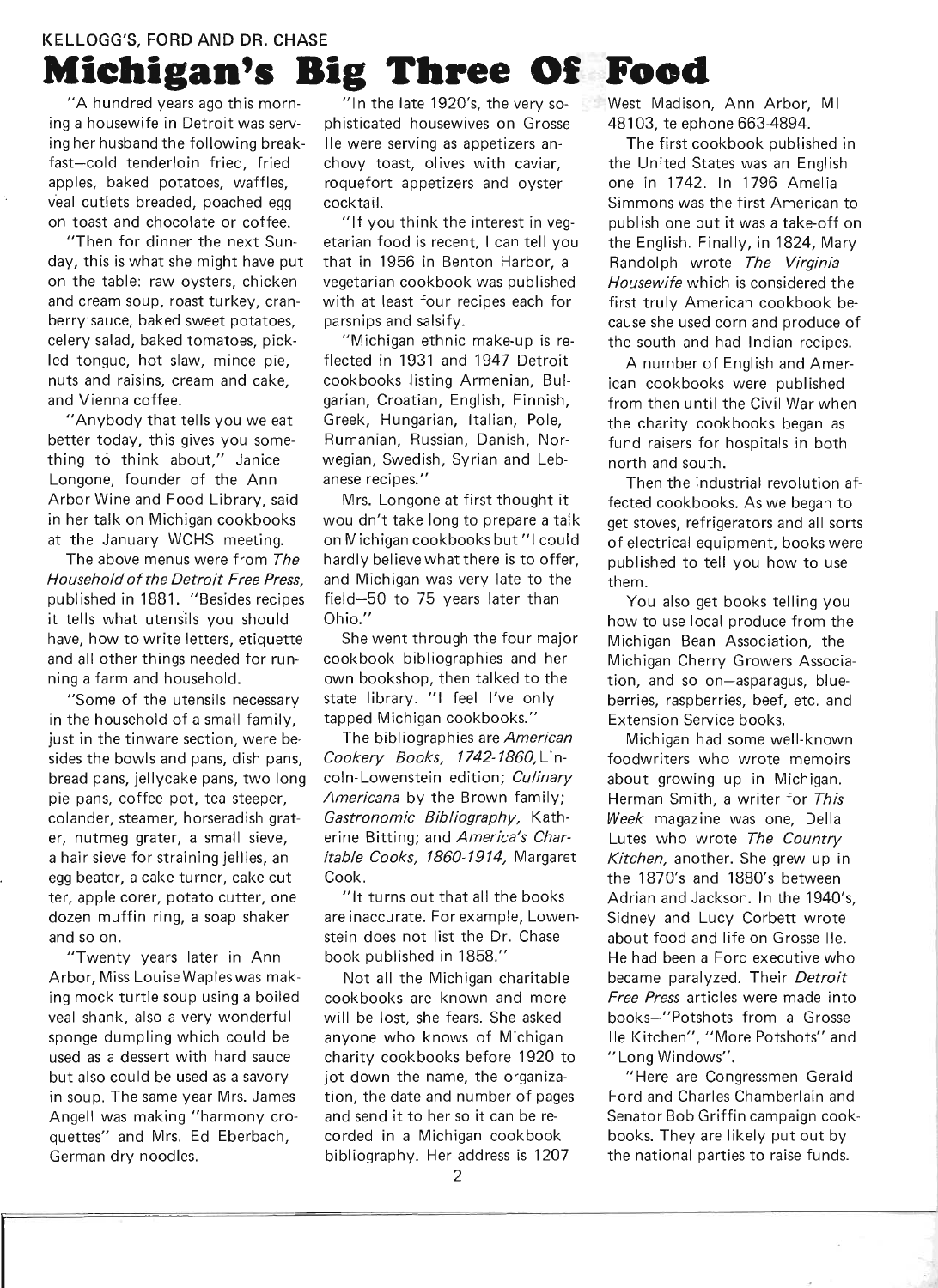Often the recipes are the same, the name is changed on the cover.

"There are many types of cookbooks from Michigan but those that most influenced the world were three-things that came out of Battle Creek and Kellogg, Ford Times Magazine cookbooks and perhaps what had most influence on life in America was our own Dr. Chase, for better or worse."

"In other parts of the world, if you say you came from Michigan, if they know the area at all, they'll either mention cars or cornflakes or Battle Creek Sanitarium. The health values projected by the Kellogg people changed food habits in this country. There was a revolution of sorts, somewhat similar to the health food revolution we're having today.

"The Ford Times cookbooks, while not about Michigan are published in Michigan. Every month the magazine has recipes from famous restaurants or inns. About 1954 they started compiling them into a 'Treasury of Famous Recipes from Famous Eating Places.' They now have put out four or five editions. Every week, I get at least three letters or phone calls asking for back copies. People are desperate to complete their collections. They don't care how beat up they are.

"I could do a talk only on Dr. Chase. He's quite fascinating. Literally, during many years of the nineteenth century, Dr. Chase's books were more popular than any other book except the Bible. They were carried as treasures across the prairies because they told you how to do everything.

''I'll prove that by reading excerpts from How Dear To My Heart by Mary Margaret McBride, one of America's foremost food writers of twenty or thirty years ago.

She wrote, "However for more serious ailments there was always Dr. Chase's Recipes or Information for Everbody, a copy of which, handed down from my Great-Grandmother Craig, lay always on the very top of our safe as we called the cupboard where we kept dishes and leftover food.

"I had to climb on a chair to reach the book and I was forbidden to do so unless commanded by a grown-up. I discovered it first when Mama got it down for Papa to look up something to do for Bessie, our cow, that had the milk leg.

#### **LOTTO TO CHOROLE**

## WAS 1881 HOUSEWIFE ALWA YS IN A PICKLE?

A Detroit housewife a hundred years ago might have put up the following kinds of pickles, Mrs. Longone said (from The Household of the Detroit Free Press, 1881):

Pickled sweet apples, artichokes, blackberries, beans, butternuts, cabbage, sweet cabbage pickle, pickled cauliflower, spiced cauliflower, cherries, celery, chopped pickles, pickled corn, chow chow, mus· tard chow chow, pickled cucumbers, spiced cucumber pickles, ripe cucumber pickle, sliced cucumber pickle, East India pickle (with turmeric), pickled eggs, English mixed pickles, French pickles, German pickles, pickled grapes, hotch potch, India pickle, pickled lemons, mixed pickles, mixed yellow pickles, pickled mushrooms, mangos, vegetable mangos, mustard pickles, muskmelon pickles, spiced nutmeg melon, pickled nasturtiums, onion, Spanish pickled onions, pickled peaches, pears, peppers, pepper hash, pical illi, pickled tongue, Pyper pickles, picklette, Ragan pickles, pickled raisins, Spanish pickle, sweet fruit pickles, sweet vegetable pickles, tomato chowder, green tomato pickles, ripe tomato pickles, chopped tomato pickles, pickled turnips and watermelon rind.

#### *CAROLINARY*

"Papa left it on the kitchen table when he finished. I turned the leaves and came to a part about babies. . . I had only read a few words when I heard Mama coming and quickly shut the book.

"By the time she got to the door, I was busily drying dishes and stacking them in their place in the safe. I could feel her looking at me sharply but I was humming, 'Jesus Wants Me For A Sunbeam' and drying plates like mad.

"After that I sneaked him out whenever I dared and read him fascinatedly and terrifiedly, lying flat

You can see Dr. Chase's building at the corner of Miller and Main Streets in Ann Arbor, Mrs. Longone noted. When he put his printing press in that building it was considered the largest printing press in the country.

Her exhibit included a 1930 Henkel's flour book from Detroit, a 1933 Detroit News cookbook, 1934 cookbook by Detroit home economics teachers, and a 1969 book, No Second Fiddle, done to raise funds for the Detroit Symphony. That book has "a wonderful Milt Kemnitz drawing of the Ann Arbor Fire House."

She had 1866 and 1895 editions of Dr. Chase, a 1903 cookbook from Covert, Michigan, 1927 and 1931 Ann Arbor cookbooks, a Holland Rusk cookbook of the 1920's, a New Era potato chip book of the 1950's and the undated Wolverine Cookbook, published by the Ladies Auxiliary of the Michigan Rural Letter Carriers Association.

She had books from Jiffy Mix in Chelsea, an Ann Arbor Dairy cookbook, an 1895 book from the Leonard Company of Detroit, a furniture manufacturer, a bran book and a 1925 Postum cookbook from Battle Creek and the Corbett's French Cooking in Old Detroit. The latter tells about the small fish restaurants along the Detroit River and Lake St. Clair which offered all you can eat, family style, for 50 cents.

The Wine and Food Library, is one of three such in the world specializing in out-of-print and hard to find books.